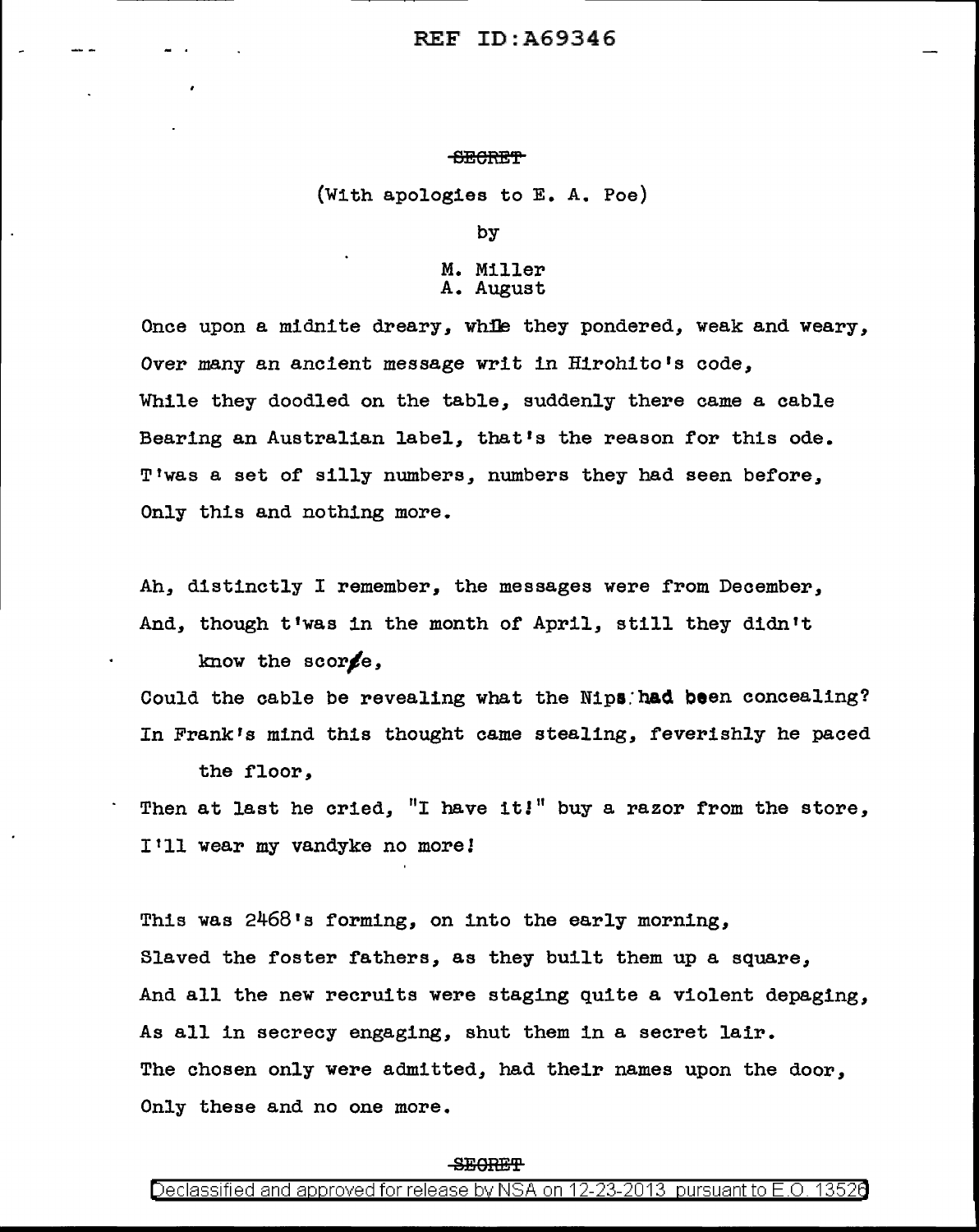-2-

High was each and every heart as swing and graveyard got their start,

And volunteers vied for the privilege of this patriotic chore, Corp. Snyder was in charge of strippig,

Louise and Chew kept traffic zipping

To find out what the Japs were shipping,

That's what all were sweating for.

Coleman, Elmquist, Sinkov, Dunning, we should have mentioned them before,

But you try to make them rime with or.

In June the state of Carolina, and Missionaries back from China. Put on their shoes, packed up their Bibles, swarmed like locusts

to the Hall,

And school kids all across the nation got a permanent vacation, Cause teachers headed for the station, heeding the recruiters

call,

M.A.'s B.A.'s PH.D's, candidates for Sp-4 (They still are this and nothing more.)

Then along came period 7, everybody was in heaven, Pencil-pushing-mammas sank the shipping of Japan, But then the nasty Nip did dare, in Period 8 to change the square, Making it a vigenere production; charts went down again, But Seidenglanz knew the solution that would our confidence restore, "Boys, move the furniture once more."

#### **SECREP**